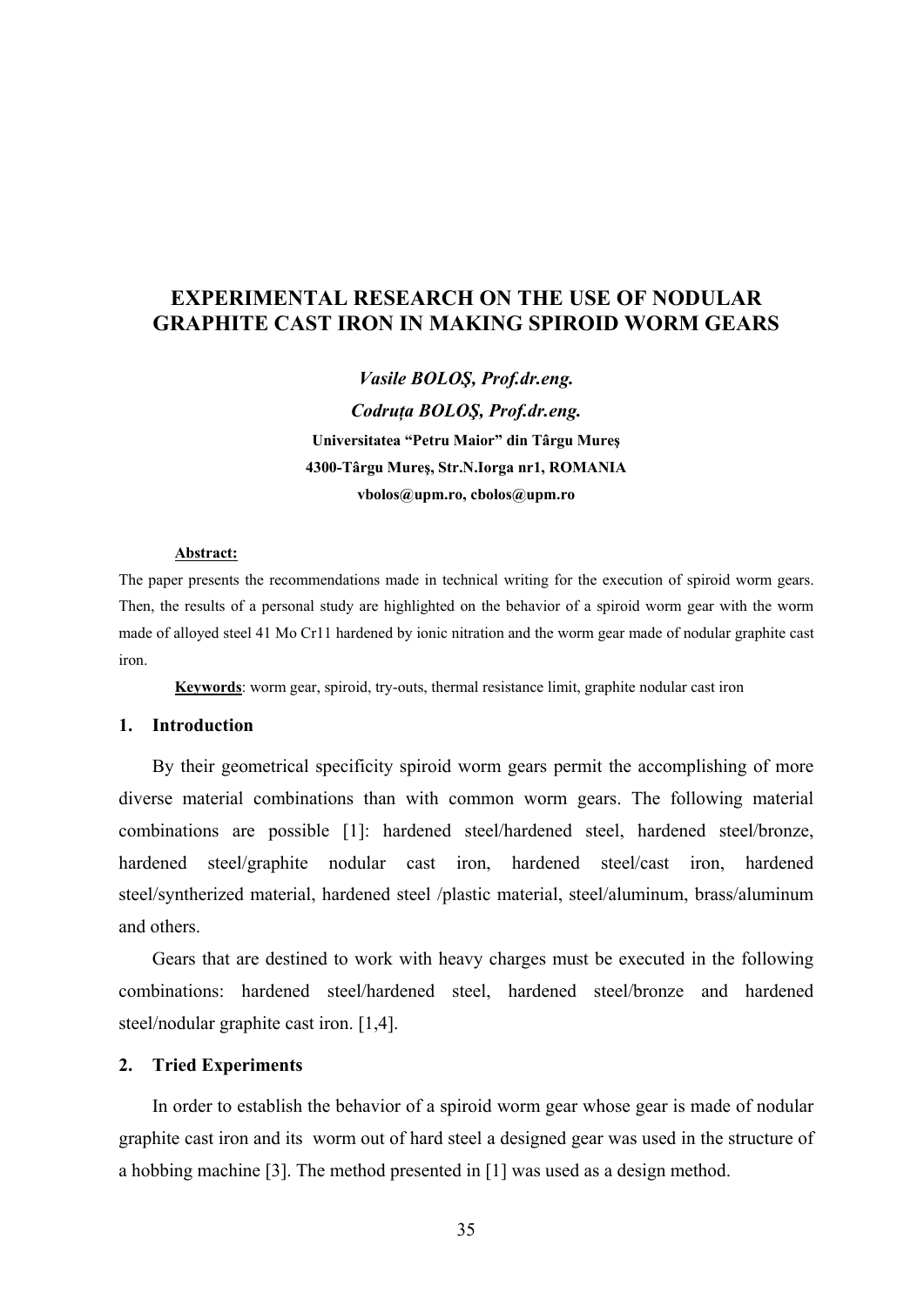The main geometrical features are as follows:  $i = 47$ , the axial distance A = 56mm, the axial modulus  $m_a = 2.5$  mm, the worm flank angles  $10^0$  and  $30^0$ , arhimedic worm.

The materials used in making the tested gears were:

- Cylindrical spiroid worm: alloyed steel 41 MoCr 11 STAS 791-80, improved and nitrated at 810 HV5;
- Spiroid worm gear: nodular graphite cast iron, brand Fgn 600-2 STAS 6071-75 with a part hardness of 255 HB.

Table1

|      | Chemical Composition % |     |      |  |    |  |  |  |
|------|------------------------|-----|------|--|----|--|--|--|
|      |                        | Mn  |      |  | Mo |  |  |  |
| Worm | 1.42                   | .63 | - 27 |  |    |  |  |  |

## Table 2

|           | Chemical Composition % |      |      |       |       | Test piece mechanical<br>characteristics |      |           |
|-----------|------------------------|------|------|-------|-------|------------------------------------------|------|-----------|
|           |                        | Si   | Mn   | Mg    |       | $R-N/mm$                                 | A 5% | <b>HB</b> |
| Worm Gear | 2.96                   | 3.07 | 0.68 | 0.063 | 0.015 | 700                                      | 4.9  | 200       |

Table 1 presents the chemical composition of the material used for putting together the worm and Table 2 shows the chemical composition of the test pieces cast together with the worm gears out of nodular graphite cast iron.

The cylindrical spiroid worm gear that was accomplished and tested is shown in figure 1.



Fig. 1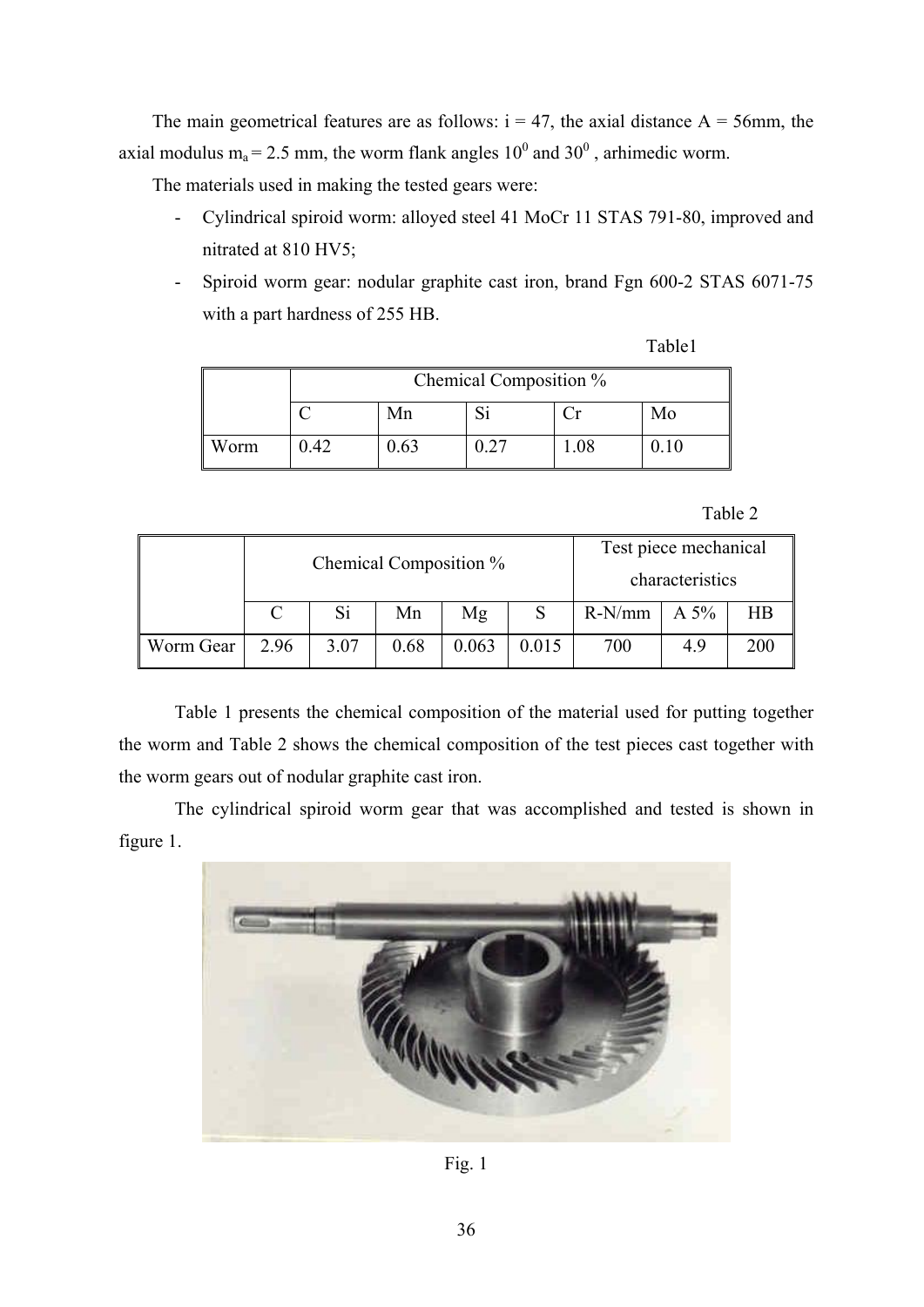Analyzing the obtained microstructures by using the metallographic microscope the following can be demonstrated.

The structure of the spiroid worm made of ionic-nitrated steel, fig. 2 highlights (zooming 500 times) a uniform, compact, combination layer with no pores and a thickness of 8 μm. In the diffusion zone area there are no precipitate nitrate segregates. The base material has a ferrite structure with insulated carbide formations corresponding to a preliminary recovery treatment.

Figure 3, which shows the structure of the worm gear made of Fgn-600-2 (zooming 173 times), there is a structure of a pearlitic base mass (P 70), ferrite separations around the graphite nods. (GNd 4, GNf 1, GN 10).







Turning the left and right flanks separately has made the execution of the teeth of the worms. The work piece was in a normalized state. To obtain an arhimedic worm the knife was placed with its profile on the axial plane of the worm. After turning the flanks, the ionic nitration was applied protecting the filleted area. For a layer depth of 0.4 mm a hardness of 810 HV5 was obtained. The roughness of the flanks had a value of  $R_a=3.7 \mu m$ .

Nodular graphite cast iron worm gears had a hardness of 255 HB. The teething was done on the FD 500 type U.M. Cugir machine. Tangential advance milling was used once with the advance being  $S_t=0.133$  mm/rot and a cutting velocity of  $21$ m/min. The resulted roughness on the 10<sup>0</sup> flank was R<sub>a</sub>=1.12 μm and on the 30<sup>0</sup> flank R<sub>a</sub>= 0.675 μm.